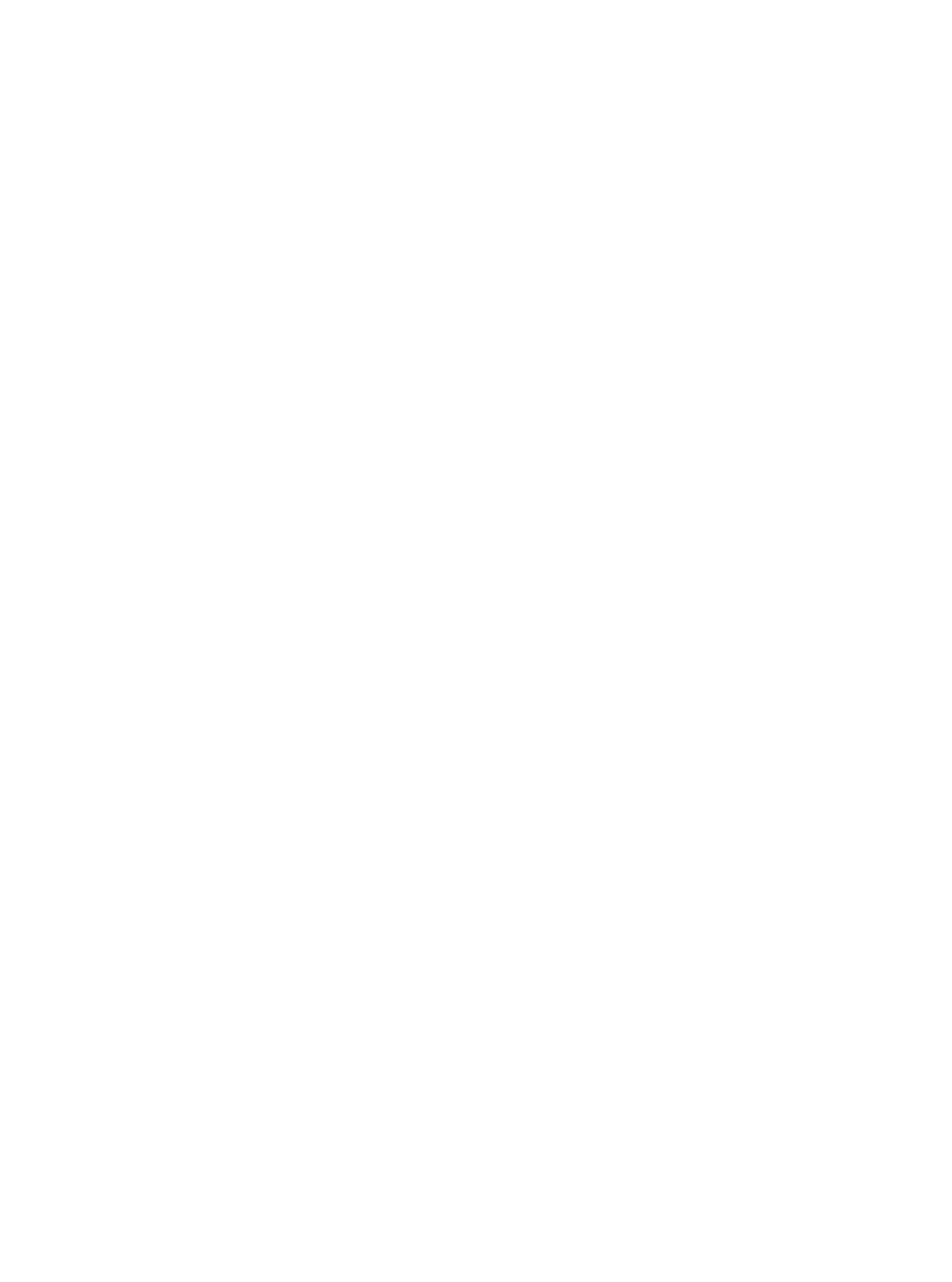

*Re('. ::()ol.* SlIIT. *India:* 1l1(Part-2) : 23-28,2011

# f\CRIDOIDEA (ORTHOPTERA : INSECTA) DIVERSITY OF SUR SAROVAR **BIRD**  SANCTUARY, KEETHAM, AGRA (UTTAR PRADESH, INDIA)

## NARENDER SHARMA

*Zoological Survey of India Northern Regional Centre, Dehra Dun-248197* 

## **INTRODUCTION**

Sur Sarovar Bird Sanctuary is named after the famous poet Surdas. Declared as Bird Sanctuary by the Uttar Pradesh government in 1991, the sanctuary is spread over 713 hectares. A lake having an area of 300 hectares is present in the middle of the sanctuary. The depth of the lake ranges between 5-8 meters. Sur Sarovar Bird Sanctuary is situated on the Agra-Mathura-Delhi National Highway (No.2), at a distance of 20 kms. from the famous historical city, Agra. This bird sanctuary is situated on the bank of river Yamuna. The sanctuary is located between 77°-26'E to 78°-51'E longitudes and .26"-4J 'N to 27°-26' N latitudes. The temperature varies from 5°-48° C and the rainfall varies from 517mm to 750 mm. The sanctuary supports 105 species of birds. The vcgctation of this zone comprises of grasses, Ellca~lplus, *Ziz}pus, Delbergia, Lantana* etc.

Short-horned grasshoppers are 'included in the Superfamily Acridoidea. They are moderate in size, but range from less than 10 mm to 65 mm. The form of body shape, head and thorax are diverse; antennae are filiform but sometimes ensiform; tarsi three segmented; hind femora long, slender and thick towards base and adapted for leaping; wings are either fully developed or reduced or absent; forewings in the form of leathery tegmina: hind wings fan like; male external genitalia complex, symmetrical and concealed, when not in use, by the enlarged ninth abdominal sternum (Subgenital plate).

The most notable work on Indian grasshoppers was made by Kirby (1914). He wrote "Fauna of British India, including Ceylon and Burma" Later on Bolivar (1914, 1918). Uvarov(1921, 1923, 1925, 1927,1929,1940, 1940a, 1940b. 1942. ) have also studied the Orthoptera of Indian subcontinent. Willemese (1955) has studied the Orthoptera of Indo-Malayan region. Later on Dirsh (1954, 1956, 1958), Dirsh & Uvarov (1953, Banerjee & Kevan (1960), Hollis (1965,1968,1971,1975) Mason (1973) and Ritchie (1981, 1982) have taxonomically revised several genera. Tandon and Shishodia (1969, 1976, 1989) and Shishodia and Tandon (2004) have studied Indian grasshoppers from different states.

The present paper deals with 17 species belonging to 2 families and 17 genera. All the species are reported from the sanctuary for the first time. Three species have been recorded from Uttar Pradesh for the first time. Classification followed here is according to Uvarov (1966) and Shishodia *et. al.* (2010) .

#### **ABBREVIATIONS USED**

Coll.- Name of the Collector.

## SYSTEMATIC ACCOUNT

Order ORTHOPTERA

Superfamily ACRIDOIDEA

Family 1 PYRGOMORPHIDAE

Subfamily ORTHACRIDINAE

Genus. 1. *Chrotogonus* Serville, 1839

*1. Chrotogonus (Chr.) trachypterus trachypterus*  (Blanchard)

*1836. Ommexecha trachypterus* Blanchard, *Annis. Soc. Ent. France,* 5 : 618.

1959. Chrotogonus (Chr.) trachypterus trachypterus: Kevan, *Publcoes cult. Co. Diam, Angola,* No. 43 : 147.

*Material examined:* Near Sanctuary Main gate, 18,  $5$   $\frac{6}{7}$ , 5.ix.2005 (Coll. N. Sharma & party); Near Keetham Lake,  $1 \sigma$ ,  $1 \gamma$ , 4.ix.2005 (Coll. N. Sharma & party); Surdas House,  $2\sigma$ , 5.ix.2005 (Coll. N. Sharma & party).

*Distribution:* India: Andhra Pradesh, Assam, Bihar, Chhattisgarh, Delhi, Gujrat, Haryana, Himachal Pradesh, Jammu & Kashmir, Madhaya Pradesh, Maharshtra,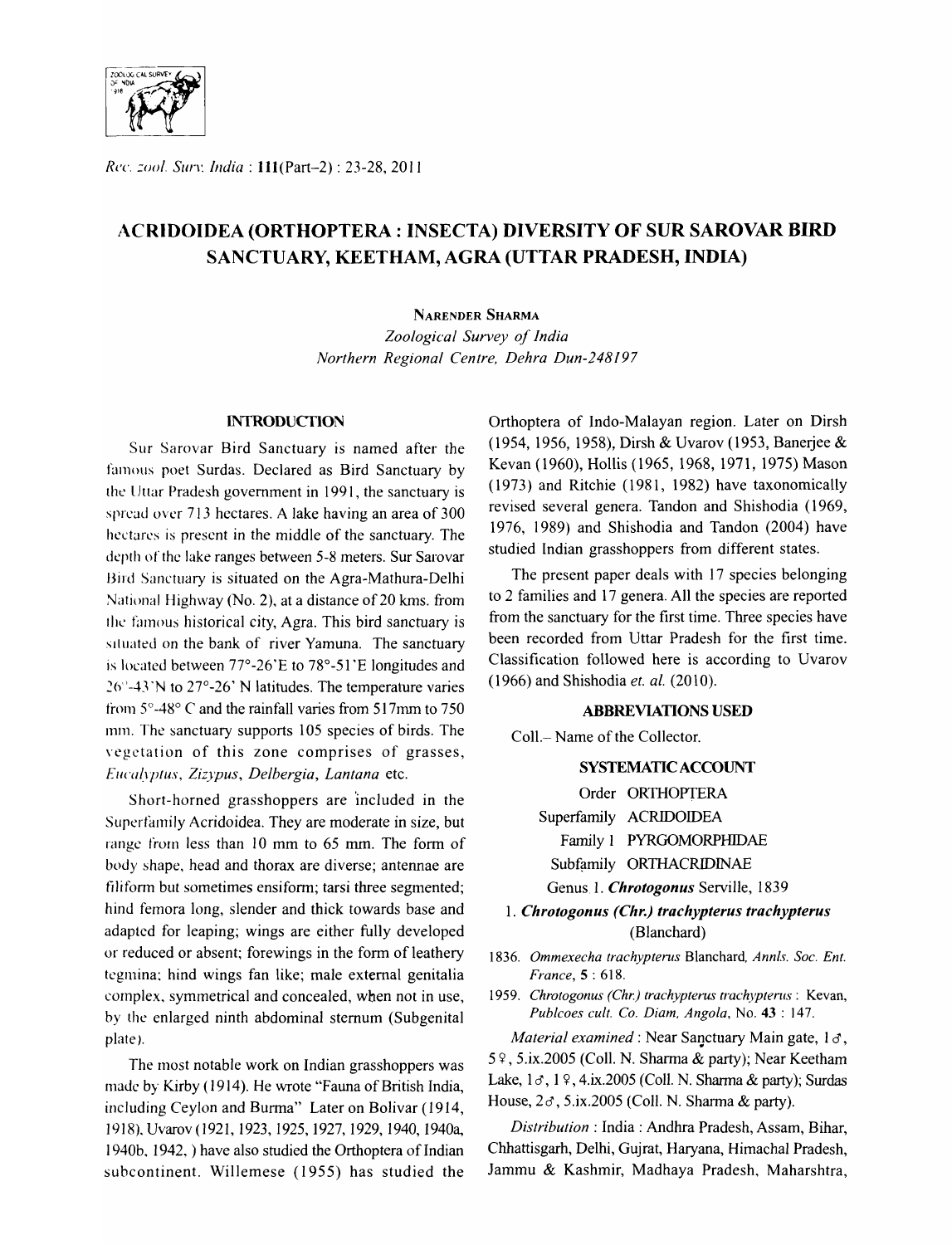Meghalaya, Orissa, Punjab, Rajasthan, Sikkim, Tamil Nadu, Uttarakhand. Uttar Pradesh, West Bengal.

*Elsewhere* : Afghanistan, Bengladesh, Iran, Nepal, Pakisthan.

*Remarks* : This species is the pest of various types of crops and generally found in dry condition on a bare sandy ground.

## Genus 2. *Atractomorpha* Saussure, 1861

## *2. Atractomorpha crenulata* (Fabricius)

- 1793. Truxalis crenulatus Fabricius, *Ent. Syst.*, 2:28.
- *1969. Atractomorpha crenulata:* Kevan and Chen, *Zool.* 1. *Linn. Soc.,* 48 : 187.

*Material examined:* Surdas House, *2d',* 5.ix.2005 (ColI. N. Sharma & party); Near Sanctuary Main gate,  $1 \sigma$ ,  $1 \Omega$ , 5.ix.2005 (Coll. N. Sharma & party); Near Keetham Lake,  $2\sigma$ ,  $1\sqrt{9}$ ,  $4.1x$ ,  $2005$  (Coll. N. Sharma & party).

*Distribution:* India: Andaman & Nicobar Islands, Andhra Pradesh, Arunachal Pradesh, Assam, Bihar, Chhattisgarh, Delhi, Goa, Gujrat, Haryana, Himachal Pradesh, Jammu & Kashmir, Jharkhand, Kamataka, Kerala, Lakshadeep Islands, Madhaya Pradesh, Maharshtra, Manipur, Meghalaya, Nagaland, Orissa, Punjab, Rajasthan, Sikkim, Tamil Nadu, Tripura Uttarakhand, Uttar Pradesh, West Bengal.

*Elsewhere* : Bangladesh, Cambodia, Malaya, ~,,1yanrnar, Nepal, Pakistan, Sri Lanka, Sumatra, Thailand, Vietnam.

> Family 2 ACRIDIDAE Subfamily ACRIDINAE Genus 3 *Acrida* Linnaeus, 1758 *3. Acrida exaltata* (Walker)

- 1859. *Truxalis exaltata Walker, Ann. Mag. nat. Hist.,* (3) 4 : 222.
- *1954. Acrida exaltata* : Dirsh, *Bull. Soc. Fouad Ent.,* 38 : 149.

*Material examined:* Surdas House; *2d',* 1 ~, 5.ix.2005 (ColI. N. Sharma & party); Near Sanctuary Main gate,  $1 \frac{9}{7}$ , 5.ix.2005 (Coll. N. Sharma & party); Near Keetham Lake, *2d',* 4.ix.2005 (ColI. N. Sharma & party).

*Distribution* : India : Andaman &. Nicobar Islands, Andhra Pradesh, Arunachal Pradesh, Assam, Bihar, Chhattisgarh, Delhi, Goa, Gujarat, Haryana, Himachal Pradesh, Jammu & Kashmir, Kamataka, Kerala, Madhya Pradesh, Maharashtra, Manipur, Meghalaya, Nagaland, Orissa, Punjab, Rajasthan, Sikkim, Tamil Nadu, Tripura, Uttarakhand, Uttar Pradesh, West Bengal.

*Elsewhere* : Afghanistan, Bangladesh, Iran, Pakistan, Saudi Arabia. South East Tibet. Sri Lanka. Yemen and West Aden.

#### Genus 4. *Phlaeoba* Stål, 1860

## 4. Phlaeoba infumata Brunner

- 1893. Phlaeoba *infumata* Brunner, *Annali Mus. civ. Stor. Nat. Giacomo Doria,* 33 : 124.
- 1914. Phlaeoba ifumata : Kirby, Fauna Brit. India. *Orthopt ..* : 103.

*Material examined:* Near Sanctuary Main gate, 18, 5.ix.2005 (ColI. N. Sharma & party); Near Keetham Lake, 1  $\sigma$ , 1  $\circ$ , 4.ix.2005 (Coll. N. Sharma & party).

*Distribution* : India : Andhra Pradesh, Arunachal Pradesh, Assam, Bihar, Chhattisgarh. Delhi, Goa. Haryana, Himachal Pradesh, Madhya Pradesh, Manipur. Meghalaya, Nagaland, Orissa, Punjab. Rajasthan, Sikkim, Tamil Nadu, Tripura, Uttarakhand, Uttar Pradesh, West Bengal.

*Elsewhere:* Bangladesh, East Nepal, Hainan Islands, Myanmar, S. China, South and North Malacca, Tennasserim, Yunnan.

## Subfamily OEDIPODINAE

Genus 5. *Aiolopus* Fieber, 1853

*5. Aiolopus thalassinus tamulus* (Fabricius)

*1798. Gryllus tamulus* Fabricius, *Ent. Syst., Suppl.* : 195.

*1968. Aiolopus thalassinus tamulus* : *Hollis. Bull. Brit. Mus. nat. Hist.* (Ent.), 22 (7) : 347.

*Material examined:* Surdas House, 19, 5.ix.2005 (ColI. N. Sharma & party); Near Sanctuary Main gate, 2*d*, 19, 5.ix.2005 (Coll. N. Sharma & party); Near Keetham Lake,  $1 \sigma$ , 4.ix.2005 (Coll. N. Sharma & party).

*Distribution:* India: Andaman & Nicobar Islands, Andhra Pradesh, Arunachal Pradesh, Assam, Bihar, Chhattisgarh, Delhi, Haryana, Himachal Pradesh, Karnataka, Kerala, Madhya Pradesh, Maharashtra, Manipur, Meghalaya, Orissa, Punjab, Rajasthan, Tamil Nadu, Tripura, Uttarakhand, Uttar Pradesh, West Bengal.

*Elsewhere:* Australia, Bangladesh, Borneo, Celebes, China, Hainan, Hong Kong, Indonesia, Japan, Java, Lombok, Malaysia, Myanmar, New Guinea, Pakistan, Papua, Philippines, Singapore, Sri Lanka, Sumatra, Taiwan, Thailand and Timor.

## Genus 6. *Oedaleus* Fieber, 1853

## *6. Oedaleus abruptus* (Thunberg)

- *1815. Gryllus abruptus* Thunberg, *Mem. Acad. Sci, St.- Petersb.,* 5 : 233.
- *1981. Oedaleus abruptus* : Ritchie, *Bull. Brit. Mus. nat. Hist. (Ent),* 42(3) : 104-107.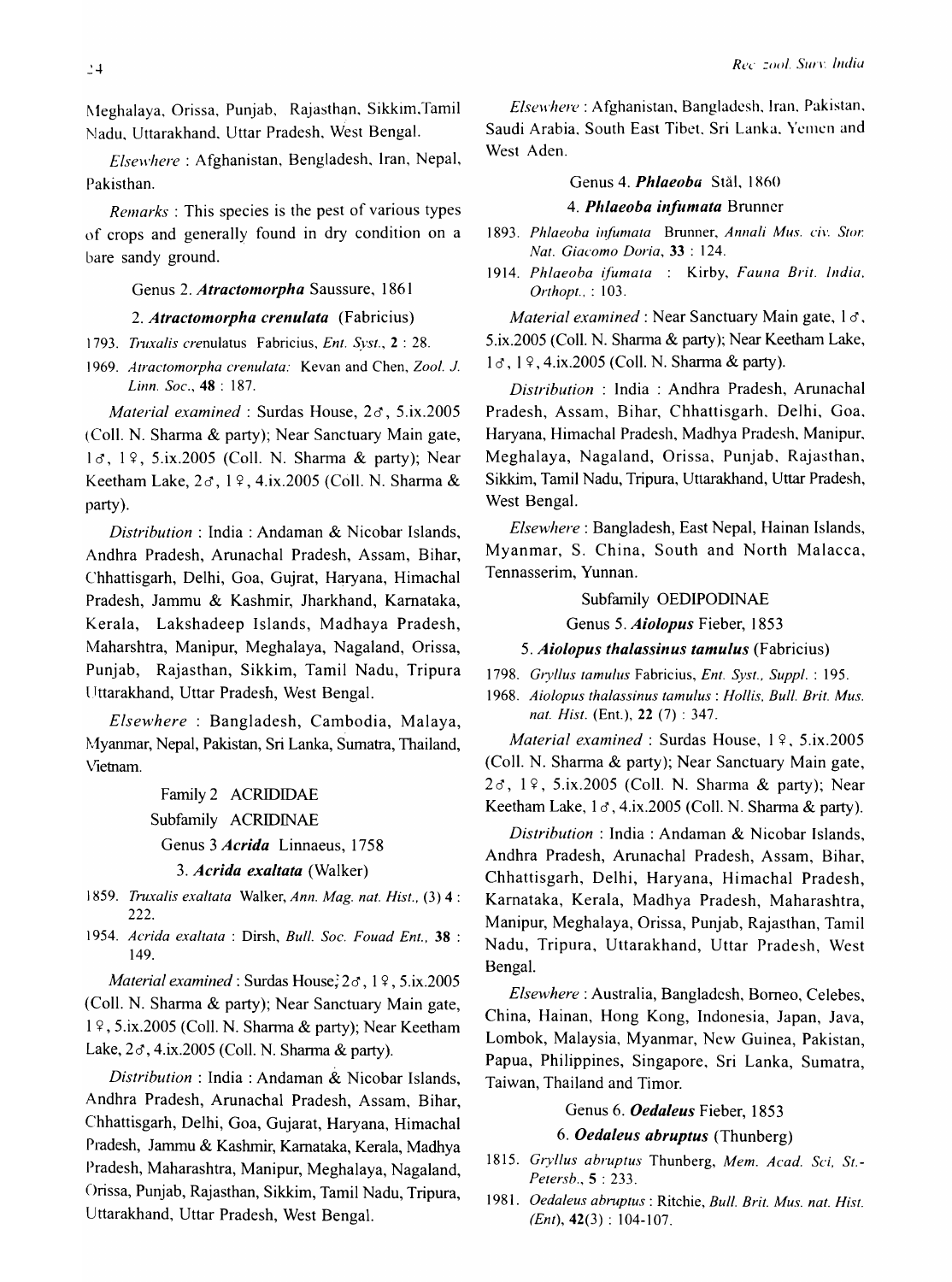*Material examined*: Near Sanctuary Main gate,  $1\sigma$ , 5.ix.2005 (Coll. N. Sharma & party); Surdas House,  $1\sigma$ , 19, 5.ix.2005 (Coll. N. Sharma & party); Near Keetham Lake,  $1 \leq 4$ , ix.2005 (Coll. N. Sharma & party).

Distribution: India: Andhra Pradesh, Arunachal Pradesh, Bihar, Chhattisgarh, Delhi, Goa, Haryana, Himachal Pradesh, Jammu & Kashmir, Karnataka, Kerala, Madhaya Pradesh, Maharashtra, Manipur, Meghalaya, Orissa, Pondicherry, Punjab, Rajasthan, Sikkim, Tamil Nadu, Tripura, Uttarakhand, Uttar Pradesh and West Bengal.

Elscwhere: Afghanisthan, Bangladesh, China, Myanmar, Nepal, Pakistan, Sri Lanka, Taiwan, Thailand and Vietnam.

# Genus 7. Trilophidia Stål, 1873

7. Trilophidia annulata (Thunberg)

- 1815. Gryllus annulatus Thunberg, Mem. Acad. Sci. St.-Petersb., 5:234.
- 1965. Trilophidia annulata : Hollis, Trans. R. ent. Soc. London, 117(8): 251.

Material examined : Near Keetham Lake,  $2\sigma$ , 4.ix.2005 (Coll. N. Sharma & party); Near Sanctuary Main gate,  $1 \leq 1$ ,  $1 \leq 5$ , ix. 2005 (Coll. N. Sharma & party); Surdas House, 28, 19, 5.ix.2005 (Coll. N. Sharma & party).

Distribution: India: Andhra Pradesh, Arunachal Pradesh, Assam, Bihar, Chhattisgarh, Delhi, Goa, Haryana, Himachal Pradesh, Jammu & Kashmir, Karnataka, Kerala, Madhya Pradesh, Maharashtra, Manipur, Meghalaya, Nagaland, Orissa, Rajasthan, Sikkim, Tamil Nadu, Tripura, Uttarakhnd, Uttar Pradesh and West Bengal.

Elsewhere: Afghanistan, Bangladesh, Borneo, South China, Japan, Hong Kong, Japan, Java, Korea, Malaysia, Mongolia, Myanmar, Nepal, Pakistan, Philippines, Sarawak, Singapore, Sri Lanka, Sumatra, Taiwan, Thailand, Vietnam.

#### Subfamily HEMIACRIDINAE

## Genus 8. Hieroglyphus Krauss, 1877

### 8. Hieroglyphus nigrorepletus (Bolivar)

- 1912. Hieroglyphus nigrorepletus Bolivar, Trab. Mus. Cienc. nat. Madr., no. 6:56.
- 1973. Hieroglyphus nigrorepletus: Mason, Bull. Brit. Mus. nat. Hist. (Ent.), 28(7): 340.

Material examined : Near Sanctuary Main gate,  $2\sigma$ , 19, 5.ix.2005 (Coll. N. Sharma & party); Surdas House, 13, 29, 5.ix.2005 (Coll. N. Sharma & party); Near Keetham Lake, 19, 4.ix.2005 (Coll. N. Sharma & party).

Distribution: India: Andhra Pradesh, Assam, Bihar, Delhi, Jammu & Kashmir, Karnataka, Madhya Pradesh,

Maharashtra, Orissa, Punjab, Rajasthan, Uttarakhnd, Uttar Pradesh and West Bengal.

Elsewhere: Bangladesh and Pakistan.

Subfamily SPATHOSTERNINAE

## Genus 9. Spathosternum Krauss, 1877

#### 9. Spathosternum prasiniferum prasiniferum (Walker)

- 1871. Heteracris (?) prasinifera Walker, Cat. Derm. Salt. *Brit. Mus.*, 5 Suppl.: 65.
- 1936. Spathosternum prasiniferum prasiniferum: Tinkham, Lingman. Sci. Journ. Canton, 15:51.

Material examined: Surdas House, 38, 29, 5.ix.2005 (Coll. N. Sharma & party); Near Sanctuary Main gate, 26, 39, 5.ix.2005 (Coll. N. Sharma & party); Near Keetham Lake, 28, 29, 4.ix.2005 (Coll. N. Sharma & party).

Distribution: India: Andaman & Nicobar Islands, Andhra Pradesh, Arunachal Pradesh, Assam, Bihar, Chhattisgarh, Delhi, Goa, Himachal Pradesh, Jammu & Kashmir, Karnataka, Kerala, Madhya Pradesh, Maharashtra, Manipur, Meghalaya, Mizoram, Nagaland, Orissa, Punjab, Rajasthan, Sikkim, Tamil Nadu, Tripura, Uttarakhnd, Uttar Pradesh and West Bengal.

Elsewhere: Bangladesh, Hainan, Myanmar, Nepal, Pakistan, South East China, Sri Lanka, Thailand, Vietnam and West Malaysia.

#### Subfamily OXYINAE

Genus 10. Oxya Serville, 1831

#### 10. Oxya fuscovittata (Marschall)

1836. Gryllus fuscovittatus Marschall, Ann. Wien. Mus. *Naturg.*, **1** : 211.

1971. Oxya fuscovittata : Hollis, Bull. Brit. Mus. nat. Hist.  $(Ent.), 26(7): 289.$ 

*Material examined*: Near Sanctuary Main gate,  $1\sigma$ , 29, 5.ix.2005 (Coll. N. Sharma & party); Surdas House,  $1\sigma$ ,  $1\%$ , 5.ix.2005 (Coll. N. Sharma & party); Near Keetham Lake, 29, 4.ix.2005 (Coll. N. Sharma & party).

Distribution: India: Andhra Pradesh, Arunachal Pradesh, Assam, Bihar, Chhattisgarh, Delhi, Goa, Himachal Pradesh, Jammu & Kashmir, Karnataka, Kerala, Madhya Pradesh, Maharashtra, Manipur, Meghalaya, Nagaland, Orissa, Rajasthan, Sikkim, Tamil Nadu, Tripura, Uttarakhnd, Uttar Pradesh and West Bengal.

Elsewhere: Afghanistan, Bangladesh, Nepal, Pakistan and USSR.

## Subfamily CALLIPTAMINAE

Genus 11. Acorypha Krauss, 1877

11. Acorypha glaucopsis (Walker)

1870. Caloptenus glaucopsis, Walker, Cat. Derm. Salt. B.M. iv: 702.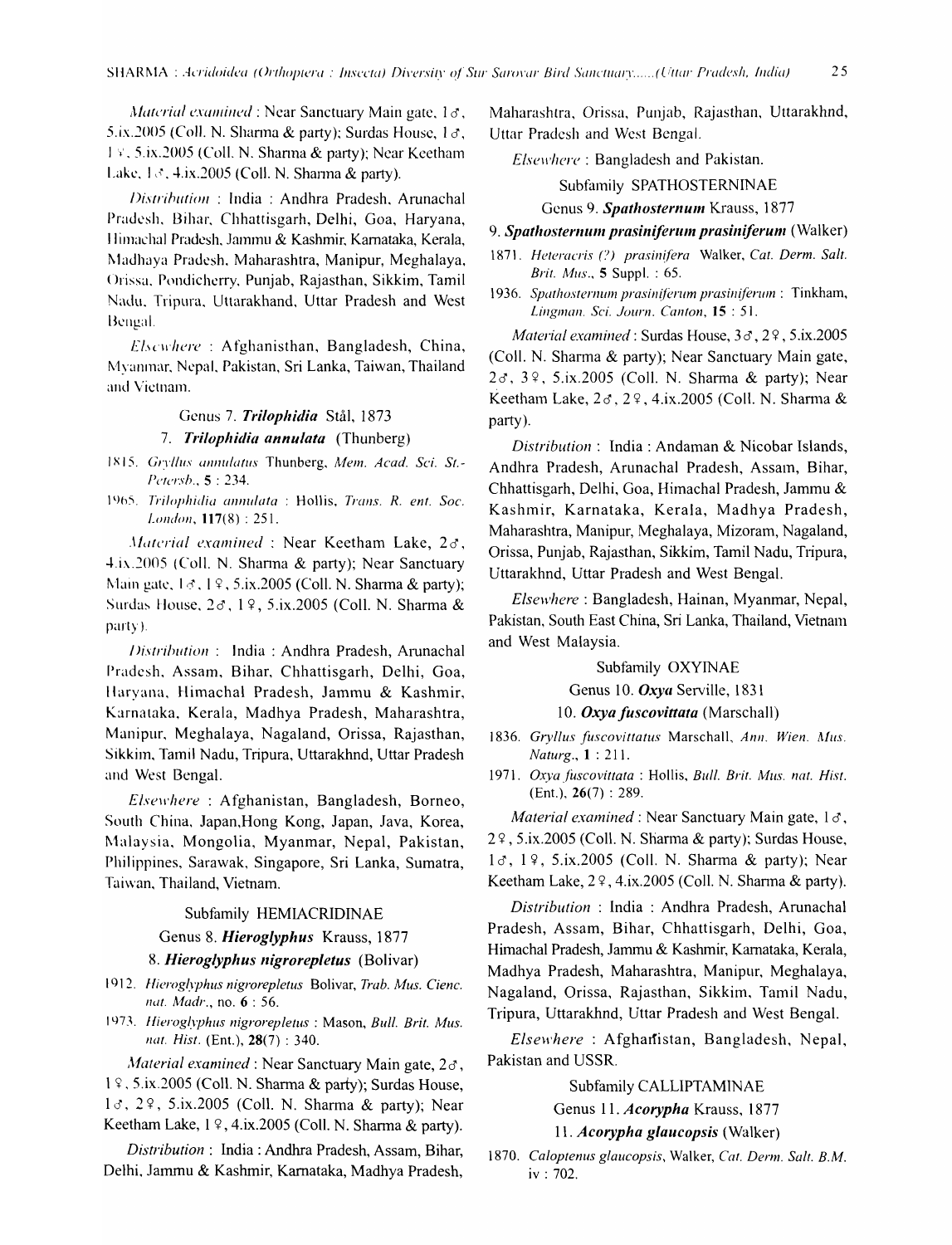*2009. Acol')pha glaucopsis.* Hemp, *Jaw: Orth. Res ..* 18(2) : 197.

*Material examined:* Near Sanctuary Main gate, *20,*  5.ix.2005 (Coll. N. Sharma & party).

*Distribution:* India: Andhra Pradesh, Bihar, Chhattisgarh, Delhi, Himachal Pradesh, Jammu & Kashmir, Karnataka, Kerala, Madhya Pradesh, Maharashtra, Rajasthan, Tamil Nadu and Uttarakhnd.

*Elsewhere:* Iran and Saudi Arabia.

*Remarks* : This species is rare and has been recorded for the first time from Uttar Pradesh.

#### Subfamily EYEPREPOCNEMIDINAE

Genus 12. *Heteracris* Walker, 1870

*12. Heteracris pulchra* (Bolivar)

*1902. Euprepocnernis pulchra* Bolivar, *Annis. Soc. enl. France,* 70 : 630.

*1958. Heteracris pulchra* : Dirsh, *Tljdschr. Ent.,* **101** : 54.

*Material examined:* Near Sanctuary Main gate, *20,*   $3$   $9$ ,  $5$ ,  $ix$ ,  $2005$  (Coll. N. Sharma & party); Near Keetham Lake,  $1 \sigma$ ,  $1 \gamma$ ,  $4$ , ix. 2005 (Coll. N. Sharma & party).

*Distribution:* India: Andhra Pradesh, Bihar, Delhi, Orissa, Tamil Nadu, Uttarakhnd, Uttar Pradesh and West Bengal.

*Elsewhere:* Sri Lanka.

*Remarks* : The species has been recorded for the first time from Uttar Pradesh.

## Genus 13. *Eyprepocnemis* Fieber, 1853

*13. Eyprepocnemis alacris alacris* (Serville)

*1839. Acridiurn alacre* Serville, *Hist. Nat. Ins. Orth.,: 682.* 

*1958. £yprepocnernis alacris alacris* : Dirsh, *Proc. R. ent. Soc. London,* (B) 27(3-4) : 40.

*Material examined: Near Keetham Lake, 18, 29,* 4.ix.2005 (CoIl. N. Sharma & party); Near Sanctuary Main gate,  $1 \, \frac{9}{7}$ , 5.ix.2005 (Coll. N. Sharma & party).

*Distribution* : India : Haryana, Andhra Pradesh, Arunachal Pradesh, Assam, Bihar, Chhattisgarh, Delhi, Goa, Himachal Pradesh, Kamataka, Kerala, Madhya Pradesh, Maharastra, Manipur, Meghalaya, Orissa, Punjab, Rajasthan, Sikkim, Tamil Nadu, Tripura, Uttarakhand, Uttar Pradesh and West Bengal.

*Elsewhere* : Afghanistan, Bangladesh, Iran, Iraq, Pakistan and Sri Lana.

> Subfamily CATANTOPINAE Genus 14. *Choreodocus* Bolivar, 1914 *14. Choreodocus robustus* (Serville)

*1921. Choreodocus robustus* : Uvarov, *Trans. ent. Soc. Lond.*   $(69): 109.$ 

*Material examined:* Surdas House,  $1 \le 2 \frac{1}{2}$ , 5.ix.2005 (Coll. N. Sharma  $\&$  party); Near Sanctuary Main gate,  $1\sigma$ ,  $2\varphi$ , 5.ix.2005 (Coll. N. Sharma & party); Near Keetham Lake,  $2 \sigma$ ,  $1 \Omega$ , 4.ix.2005 (Coll. N. Sharma & party).

*Distribution* : India : Arunachal Pradesh, Andhra Pradesh, Assam, Himachal Pradesh, Manipur, Meghalaya, Nagaland, Sikkim, Tripura and West Bengal.

*Elsewhere* : Bangladesh.

Genus 15. *Paraconophyma* Uvarov, 1921 15. Paraconophyma scabra *(Walker)* 

1870. Caloptenus scaber Walker, Cat. Derm. Salt. Brit. Mus., 4 : 707.

1921. Paraconophyma scabra : Uvarov, *Ann. Mag. nat. Hist.*, (9) 7 : 500, 501.

*Material examined* : Near Keetham Lake, *20,*  4.ix.200S (ColI. N. Shanna & party).

*Distribution: India: Bihar, Delhi, Himachal Pradesh,* Jammu and Kashmir, Kamataka, Manipur, Rajasthan, Tamil Nadu, Uttarakhand and West Bengal.

*Remarks* : The species is a rare species in Uttar Pradesh.

## Genus 16. *Diabolocatantops* Jago, 1984

#### *16. Diabolocatantops innotabilis* (Walker)

*1870. Acridium innotabile* Walker, *Cat. Derm. Salt. Brit. Mus.,* 4 : 629.

*1953. Calan/ops pinguis innotahilis* : Dirsh and Uvarov. *Tijdsch.* Em., 96(3) : 233.

1984. *Diabolocatantops innotabilis*, Jago, *Trans. Amer. Entomal. Soc.,* 110(3) : 371.

*Material examined:* Surdas House, 13, 5.ix.2005 (Coll. N. Sharma & party); Near Sanctuary Main gate,  $1\sigma$ ,  $2\varphi$ ,  $5.ix.2005$  (Coll. N. Sharma & party); Near Keetham Lake,  $2\sqrt{9}$ , 4.ix.2005 (Coll. N. Sharma & party).

*Distribution* : India: Haryana, Andhra Pradesh, Arunachal Pradesh, Assam, Bihar, Chhattisgarh, Delhi, Goa, Himachal Pradesh, Jammu & Kashmir, Kamataka, Kerala, Lakshadweep Island, Madhya Pradesh, Maharastra, Manipur, Meghalaya, Nagaland, Orissa, Rajasthan, Sikkim, Tamil Nadu, Tripura, Uttarakhand, Uttar Pradesh and West Bengal.

*Elsewhere* : Afghanistan, Bangladesh, Borneo. Cambodia, China, Hong Kong, Indo-China, Japan, Java, Korea, Malaysia, Myanmar, Nepal, New Guinea, Pakistan, Philippines, Sri Lanka, Sumatra, Tibet and Thailand.

## Genus 17. *Xenocatantops* Dirsh and Uvarov, 1953 *17. Xenocatantops karnyi* (Kirby)

*1910. Catantops karnyi* Kirby, *Syn. Cat. Orthopl.,* 3 : 483.

*<sup>1839.</sup> Acridiurn robustus* Serville, *Ins. Orth., 647.*